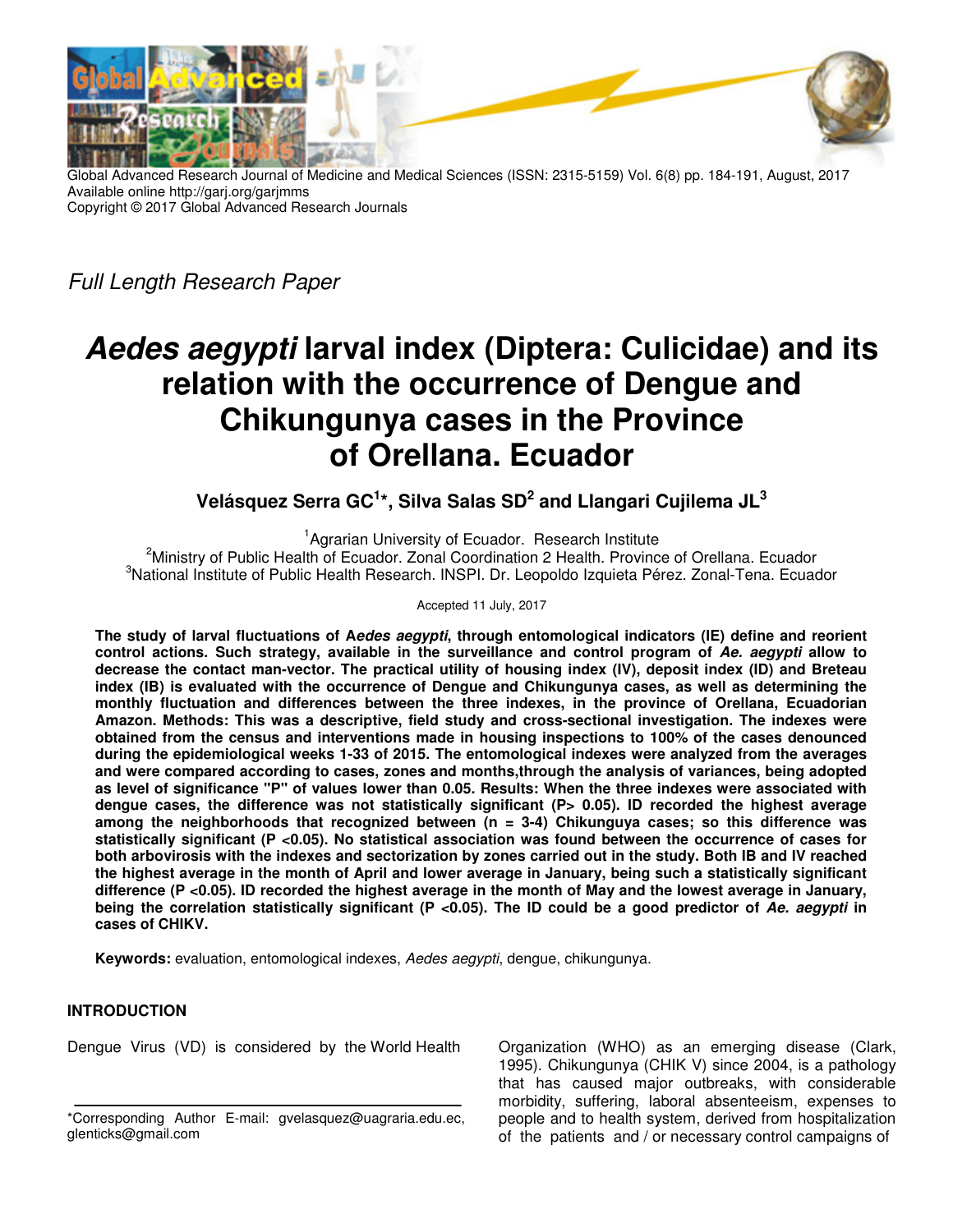the vector, Aedes aegypti (Arredondo et al., 2016). Several strategies have been devised by International Organizations, even by each country, in order to reduce vector populations, morbidity and mortality for this cause (Pérez et al., 2016). The study of larval fluctuations of Ae.aegypti, through entomological indicators (EI), define and reorient control actions to replace eggs or adult collections. Usually, three indexes are used to record levels of infestation: the Household Infestation Index or Aedes housing Index (AHI), Recipients Index (RI), and Breteau Index (BI) (Romero et al., 2002; Sharma, 2001).

Larval indexes have been used for more than 60 years to estimate Ae. aegypti Linnaeus (Diptera: Culicidae) and in this way determine the possible risk of dengue transmission. Such strategy is available in the program of monitoring and control of the culicide allow to decrease man-vector contact Marquetti et al., 1999; Chadee and Rahaman, 2000).

The most common methodologies used by the Vector Control Programs are based in samples of Aedes larvae (Alves and Da Silva, 2001). The basic sampling unit, inspected systematically by vector control personnel in the house or buildings are empty containers or with water. In those items, they seek for larvae and pupae of mosquitoes and their exuvias (Strickman and Kittayapong, 2003). It is an easy-to-execute strategy, however, activities inherent to the treatment and control of a case involves the mobilization of human personnel, which usually requires a vehicle and logistics to carry out the activity.

However, there are discrepancies regarding the true usefulness of these indexes and whether they clearly define control strategies for epidemic and outbreak prevention. In this regard, Fernández and Iannacone (2005) indicated that three indexes showed differences during the time the study was carried out, emphasizing that only a linear correlation was found between (AI) and dengue cases. On the other hand, Méndez Espinosa and Ramos Peña (2003) recommend that studies of larval indexes should be expanded, since the larger the areas examined, the greater the association between cases of dengue and the presence of larvae. Similarly, the authors indicate an entomological indicator that must be considered in the epidemiological surveillance since it was proved an association between the variables of the study in the Municipality of Monterrey in Mexico, since they reported more cases of Dengue when more areas were examined. Similarly, Espinoza Gómez et al. (2001) reportedthatHI showed association with the Household Index (HI) as a good estimator of Ae. aegypti infestation.

In Ecuador, despite permanent activities for the prevention and control of Chikungunya and Dengue Fever, it was found in the Study Area that the (IB) was 18.6% exceeding the range limit (3-5%) despite of fumigation campaigns were carried out in-house. To that effect, a total of 1226 fumigated houses were registered, 9 closed and 4 reluctant, protecting 5062 inhabitants

covering an area of 126 blocks (within the period from June 01 to 05 2015 of District 22D02 Orellana - Loreto Health MSP, 2015 Revisar).

Considering the importance for public health that signifies the practical and economic utility of the realization of entomological indicators, so this strategy can truly represents an effective measure to define risk areas where the vector is present. In this sense, the objective of this study is to evaluate and estimate the practical utility of the Breteau index (IB), Housing index (HI) and deposit index (DI) with the occurrence of Dengue and Chikungunya cases and determine the monthly fluctuation and the differences between the three indexes, in the province of Orellana, Ecuadorian Amazon.

## **METHODOLOGY**

It was a field study, descriptive, prospective, crosssectional investigation. It was performed in the Province of Orellana, Canton Puerto Francisco de Orellana (Coca) located to the Northwest of Ecuador. The study area is located at the coordinates 0 ° 56'00 "S 75 ° 40'00" O (ECY, 2016). The cantonal area involves a total area of 7,047 km2 (704,755 ha). The Canton limits to the North with the Canton La Joya de los Sachas (Province of Orellana) and the Cantons Cascales and Shushufindi (Province of Sucumbíos); to the south with the Cantons Arajuno (Province of Pastaza) and Tena (Province of Napo), to the East with the Canton Aguarico (Province of Orellana) and to the West with the Canton Loreto (Province of Orellana) and Tena (Province of Napo) (Plan de Desarrollo y Ordenamiento Territorial Municipal de Francisco de Orellana, 2014).

The study area belongs to a warm humid tropical climate, with average annual temperatures of 26.19 ° C and rainfalls reaching to 3,126.9 mm. With a relative humidity of 81%, the altitude ranges from 100 to 720 msnm (Llangari et al., 2016).

The study period covered the months of January to August 2015. The indexes were obtained from the census and interventions during the housing supervision from 100% of cases denounced during the epidemiological weeks 1-33 of that year. In order to this end, the province was divided into districts and these were grouped into zones (Figure 1). Understanding "Neighborhood" as "a recognizable territorial unit, and the community that composes it (Blanco-Moya, 2015). The limits were determined for administrative, political, and other reasons (DRAE, 2017). For this, the Province was divided into four zones (1-north, 2-south, 3-east and 4 west). Zone 1: was confirmed by the neighborhoods Americas, Amazonia Paradise, Julio Llori, Nuevo Coca, Luis Guerra, Las Tecas, December 6, Guadalupe Larriva, Imbabureña Union and Flower of the Swamp; Zone 2: constituted by the neighborhoods Union and Progreso, Conhogar, Amazonian Pearl, March, Central District,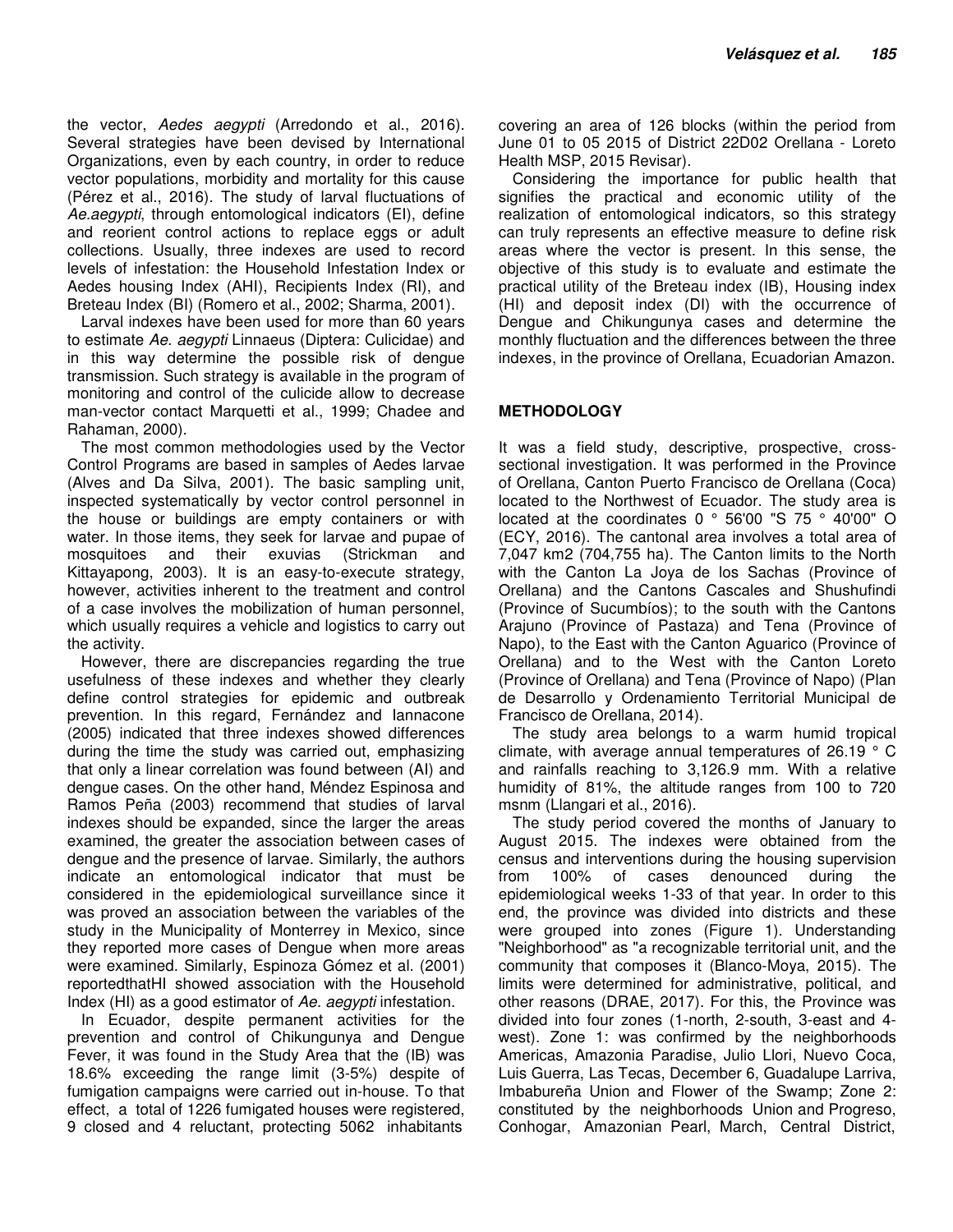

Map showing the Zones of vector influence in El Coca, Orellana-Loreto. Ecuador. 2015. Source: Research data (Velásquez et al., 2015)

Santa Rosa, May 20, April 30, May 24, November 12, Florida, Los Sauces, Los Ceibos, ÑucanchiWasi, Machala and Flor de Oriente. Zone 3: 27 de Octubre, El Moretal, Coca River and Los Rosales and finally, the Zone 4: composed by the neighborhood, Ecological Tourism.

The Analysis Unit was represented with the cases denounced from all the housing units. The data used by the health workers (technicians) of the Vector Control Program (SNEM, 2013) was used as a support material for the purpose of collecting indexes, housing census and interventions. Program indicators were used, allowing to stratify the entomological risk in the study areas by months and seasons. The indicators used were: Housing

Index (HI): ( $N^{\circ}$  of positive houses /  $N^{\circ}$  of houses inspected) x 100; Index of Deposit (DI): (No. of positive containers / Number of containers inspected) x100 and Breteau Index: (BI): (No. of positive containers / No. of houses inspected) x100 (OPS, 1995).

### **Statistical analysis**

The entomological indexes were analyzed from the averages of the values obtained by field workers. The Standard Error was calculated and compared, according to Dengue, Chikungunya, zones and months of the study, through the Analysis of Variances, adopting values of less than 0.05 as a level of significance "P".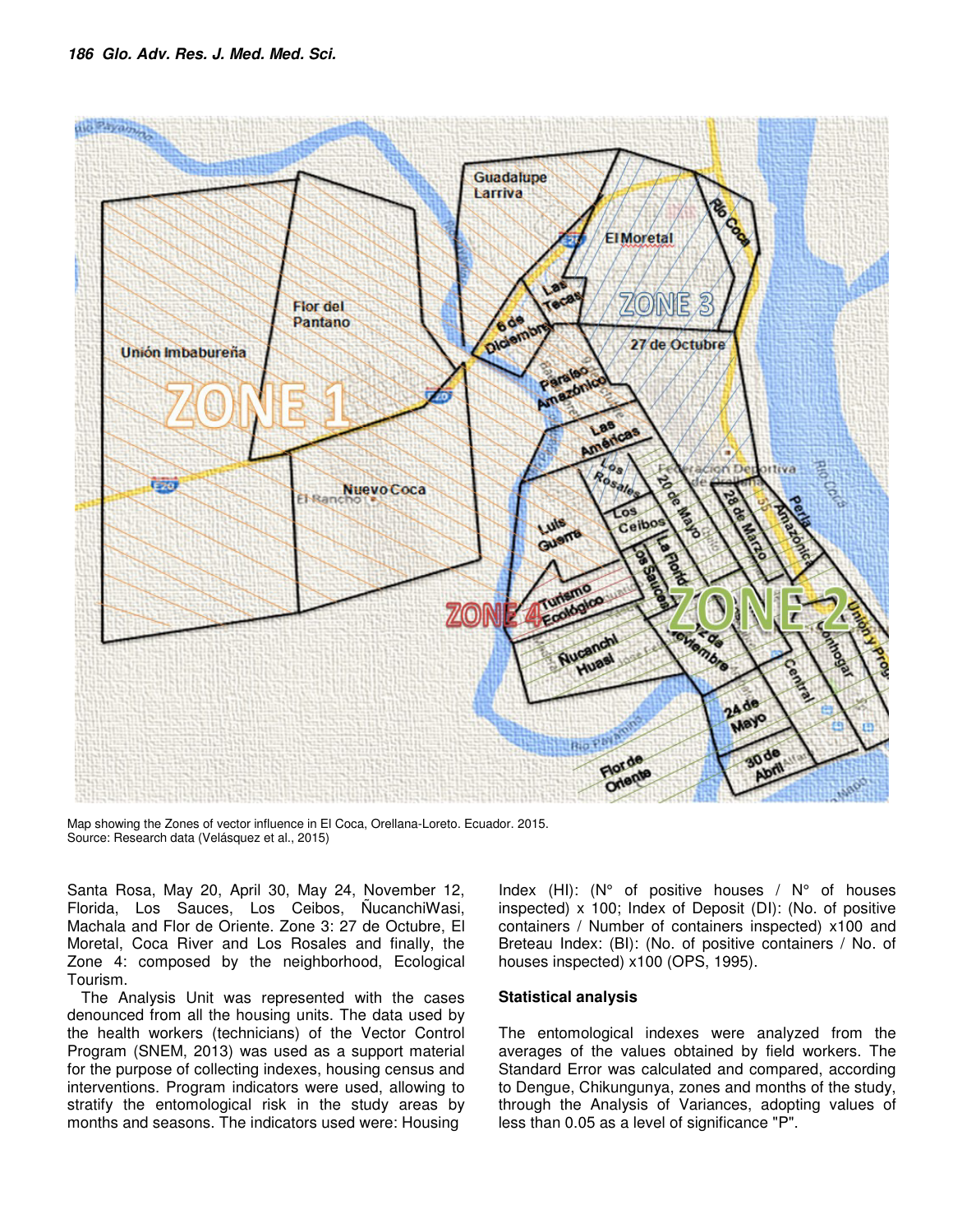

**Figure 1.** Fluctuation of DV cases. Orellana. Ecuador. EW 1-33. 2015. Source: Research data (Velásquez et al., 2015)



**Figure 2.** Fluctuation of CHIKV cases. Orellana. Ecuador. EW 1-33. 2015. Source: Research data (Velásquez et al., 2015)

|  | <b>Table 1.</b> Fluctuation of three entomological indexes: HI, DI and BI according to the number of cases of |  |  |  |  |  |  |  |  |
|--|---------------------------------------------------------------------------------------------------------------|--|--|--|--|--|--|--|--|
|  | Dengue Virus. Orellana. Ecuador. Semana Epidemiologica EW 1-33. 2015.                                         |  |  |  |  |  |  |  |  |

| Dengue cases<br>(during the ew) | 0<br>(n=76)     | $(n=23)$        | $\mathbf{2}$<br>$(n=4)$ | 3<br>$(n=1)$ | F    | P value |
|---------------------------------|-----------------|-----------------|-------------------------|--------------|------|---------|
|                                 | $X \pm Es$      | $X \pm Es$      | $X \pm Es$              | $X \pm Es$   |      |         |
| Breteau Index                   | $5.31 \pm 0.61$ | $4.93 \pm 0.86$ | $5.38 \pm 2.37$         | 8.3          | 0,16 | 0,9248  |
| Dengue cases                    | $X \pm Es$      | $X \pm Es$      | $X \pm Es$              | $X \pm Es$   | F    | P value |
| Housing Index                   | $3.34 \pm 0.33$ | $3.0 \pm 0.44$  | $3.38 \pm 1.54$         | 4.4          | 0,15 | 0.9304  |
| Dengue Cases                    | $X \pm Es$      | $X \pm E_s$     | $X \pm Es$              | $X \pm Es$   | F    | P value |
| Deposit Index                   | $0.89 \pm 0.14$ | $1,47 \pm 0.42$ | $0,53 \pm 0,23$         | 0,7          | 1.11 | 0,3503  |

Source: Research data (Velásquez et al., 2015)

#### **RESULTS**

Sectors with single cases of dengue were more regular 31.94% ( $n = 46$ ). Evident in months of March ( $n = 11$ ) and May  $(n = 9)$ . Sectors with  $(n = 2)$  cases represented 7.64% (n = 11) being more frequent in April (n = 4). (Figure 1)

Figure 2 shows the frequency of 1 and 2 cases of Chikunguya representing 19.44% ( $n = 28$ ), being more frequent in the month of June  $(n = 10)$  followed by the month of May  $(n = 8)$ . The sectors with 3 and 4 Chikunguya cases represented 2.08% of the cases ( $n =$ 

3), being more recurrent in the month of May  $(n = 2)$ .

The Breteau Index (BI) and the Housing Index (HI) registered the highest average among the localities that presented  $(n = 2)$  dengue cases, which was considered in the moderate risk range; the highest value of this index was recognized in the neighborhood that reported  $(n = 3)$ dengue cases. However, this difference was not statistically significant ( $P$ > 0.05). In the case of DI, the highest average was observed in the neighborhoods that registered  $(n = 1)$  dengue cases; however, this difference was not statistically significant (P> 0.05). (Table 1).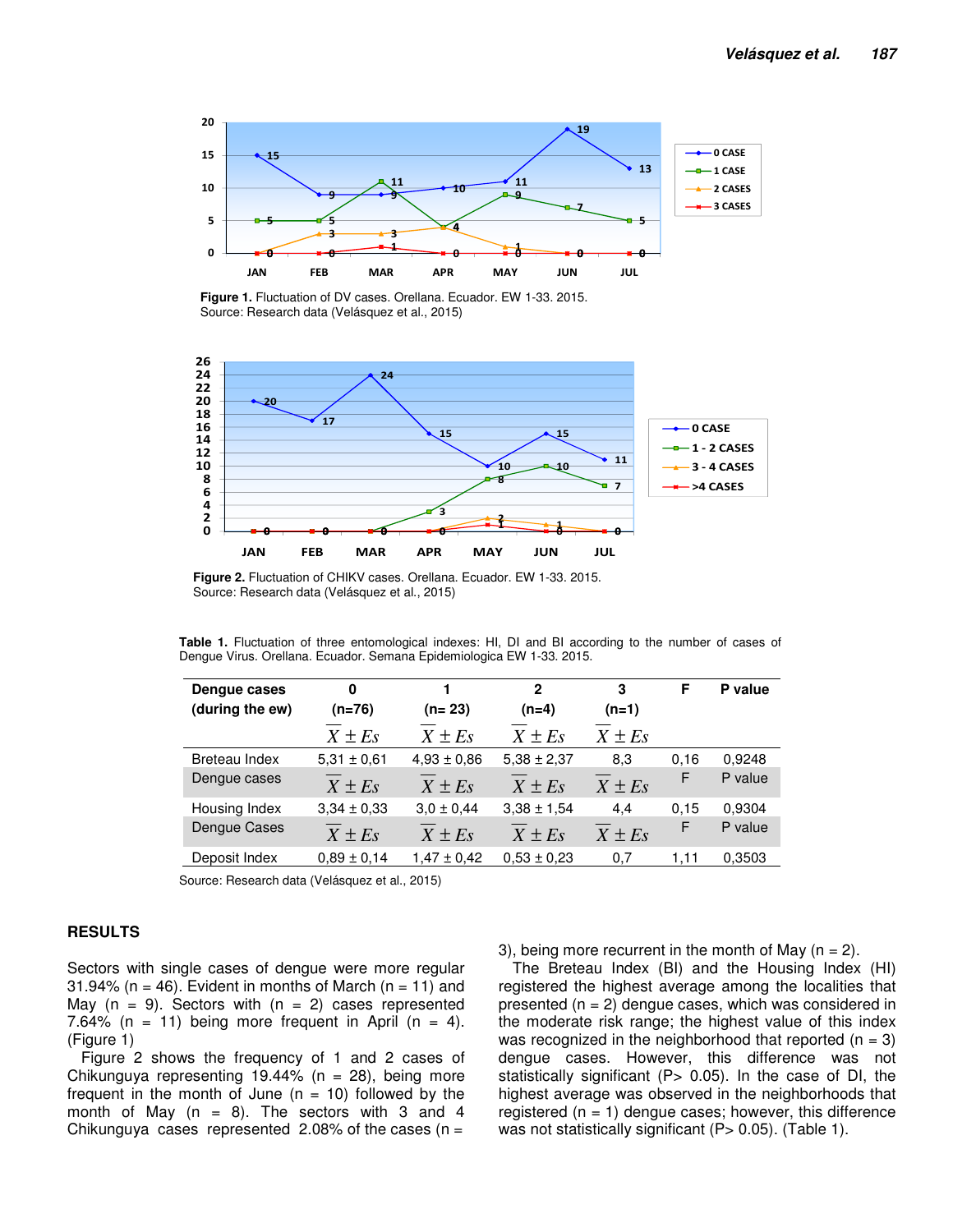| Chikunguya cases<br>(during the ew) | 0<br>(n=88)     | $1 - 2$<br>$(n=12)$ | $3 - 4$<br>$(n=3)$ | >4<br>$(n=1)$ | F    | P value   |
|-------------------------------------|-----------------|---------------------|--------------------|---------------|------|-----------|
|                                     | $X \pm Es$      | $X \pm E_s$         | $X \pm Es$         | $X \pm Es$    |      |           |
| <b>BreteauIndex</b>                 | $4,87 \pm 0,51$ | $6,95 \pm 1,6$      | $9.1 \pm 4.92$     | 7.6           | 1,32 | 0,2715    |
| Chikunguya Cases                    | $X \pm Es$      | $X \pm Es$          | $X \pm Es$         | $X \pm Es$    | F    | P value   |
| HousingIndex                        | $3,08 \pm 0,29$ | $4.5 \pm 0.767$     | $3.87 \pm 1.62$    | 3.9           | 1,02 | 0.3874    |
| Chikunguya Cases                    | $X \pm Es$      | $X \pm Es$          | $X \pm Es$         | $X \pm Es$    | F    | P value   |
| DepositIndex                        | $0.80 \pm 0.12$ | 1,71 ± 0,59         | $3,23 \pm 2,0$     | 3.9           | 5,90 | $0.0009*$ |

**Table 2.** Fluctuation of three entomological indexes: HI, DI and BI with cases of Chikungunya Virus. Orellana. Ecuador. 2015.

Source: Research data (Velásquez et al., 2015)

**Table 3.** Fluctuation of three entomological indexes: HI, DI and BI according to the zones in the study. Orellana. Ecuador. SE 1-33. 2015.

| <b>Zones</b>   |                 | 2               | 3               | 4               | F    | P value |
|----------------|-----------------|-----------------|-----------------|-----------------|------|---------|
|                | $(n=34)$        | $(n=54)$        | $(n=12)$        | $(n=4)$         |      |         |
|                | $X \pm Es$      | $X \pm Es$      | $X \pm Es$      | $X \pm Es$      |      |         |
| Indice Breteau | $6.14 \pm 1.01$ | $5.04 \pm 0.65$ | $3.7 \pm 0.87$  | $5,35 \pm 1,29$ | 0,78 | 0.5091  |
| Zones          | $X \pm Es$      | $X \pm Es$      | $X \pm Es$      | $X \pm Es$      | F    | P value |
| HousingIndex   | $3.70 \pm 0.51$ | $3.09 \pm 0.36$ | $2,58 \pm 0.65$ | $4,2 \pm 1,47$  | 0,77 | 0,5108  |
| Zones          | $X \pm Es$      | $X \pm Es$      | $X \pm Es$      | $X \pm Es$      | F    | P value |
| DepositIndex   | $1.15 \pm 0.28$ | $0.97 \pm 0.19$ | $0.65 \pm 0.31$ | $1.35 \pm 0.82$ | 0.42 | 0,7367  |

Source: Research data (Velásquez et al., 2015)

The BI recorded the highest average among the districts that registered ( $n = 3-4$ ) cases of Chikungunya, being considered, this in the Moderate Risk range. The lowest average was evident in those neighborhoods without Chikungunya cases; being this difference not statistically significant  $(P> 0.05)$ .

The (HI) also recognized the highest average among the neighborhoods that registered between  $(n = 1-2)$ Chikungunya cases; however, this difference was not statistically significant (P> 0.05). Finally, the DI recorded the highest average among the neighborhoods that recognized between  $(n = 3-4)$  Chikungunya cases; so this difference was statistically significant (P <0.05) (Table 2).

According to the evaluated zones (Table 3), the BI recorded the highest average in Zone 1 and the lowest average in Zone 3; however, this difference was not statistically significant (P $> 0.05$ ). The (HI) showed the highest average in Zone 4 and the lowest average in Zone 2; however, this difference was not statistically significant (P > 0.05). The DI obtained the highest average between the districts of Zone 4 and the lowest average in Zone 3; being such difference not statistically significant  $(P> 0.05)$ .

According to the months of this period, the BI registered the highest average in the month of April and the lowest average in the month of January, being the statistically significant difference (P <0.05). (HI) also showed the highest average in the month of April and the lowest average in the month of January, observing that this difference was also statistically significant (P <0.05). The DI, revealed the highest average in the month of May and the lowest average in the month of January; being this difference statistically significant (P <0.05).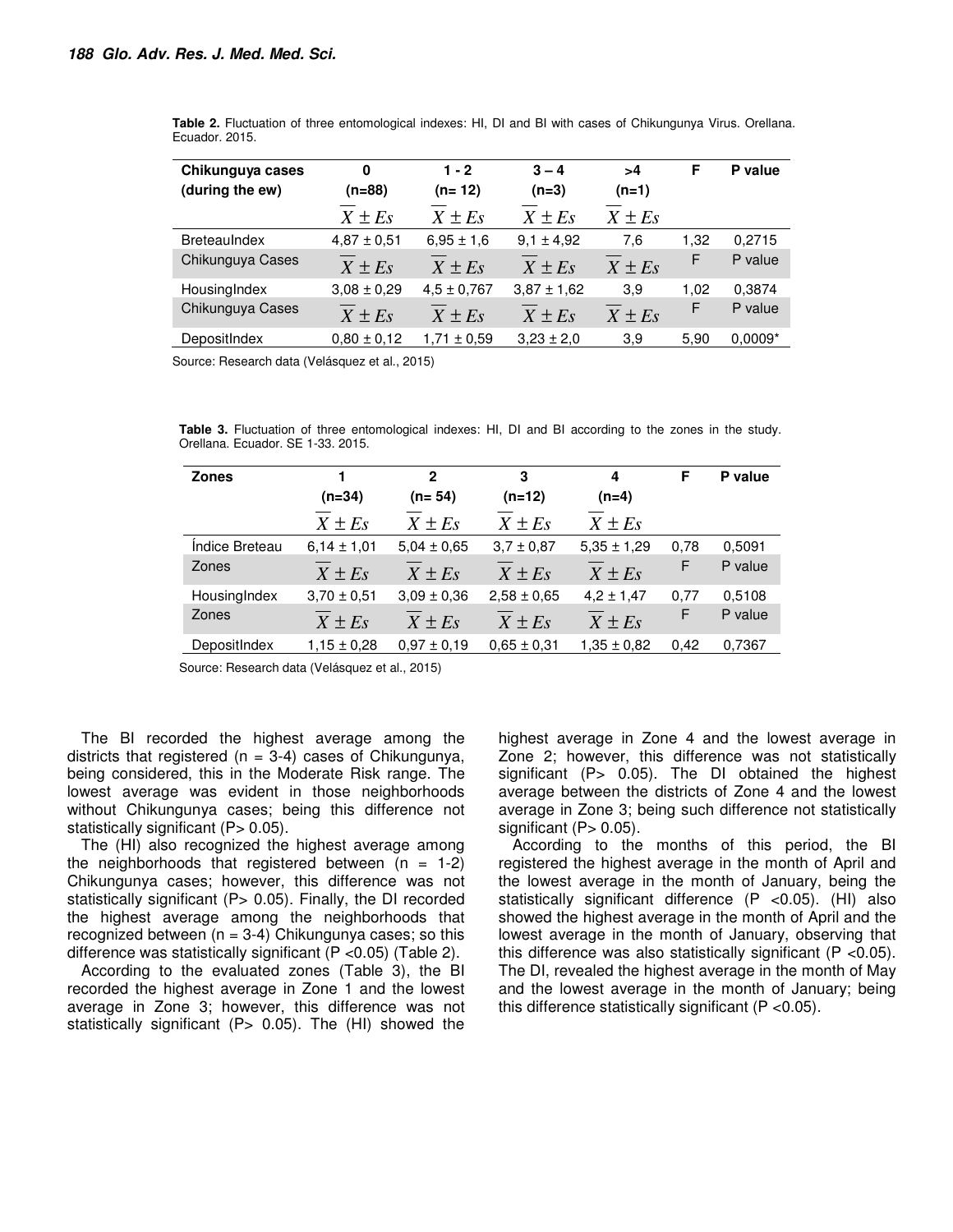| <b>Entomological Index</b> |    | <b>Breteau Index</b> | <b>Housing Index</b> | <b>Deposit Index</b> |  |
|----------------------------|----|----------------------|----------------------|----------------------|--|
| <b>Months</b>              | n  | $X \pm Es$           | $X \pm Es$           | $X \pm Es$           |  |
| January                    | 18 | $1,86 \pm 0.44$      | $1,16 \pm 0.25$      | $0.20 \pm 0.04$      |  |
| February                   | 13 | $3,43 \pm 0,61$      | $2,33 \pm 0,39$      | $0,32 \pm 0,06$      |  |
| March                      | 14 | $3.95 \pm 1.02$      | $2,94 \pm 0.79$      | $0.36 \pm 0.09$      |  |
| April                      | 14 | $10,25 \pm 1,71$     | $5.91 \pm 0.89$      | $1.01 \pm 0.18$      |  |
| May                        | 14 | $7,41 \pm 1,0$       | $4,26 \pm 0.37$      | $4,26 \pm 0,37$      |  |
| June                       | 21 | $5.78 \pm 1.28$      | $3.8 \pm 0.64$       | $0.63 \pm 0.12$      |  |
| July                       | 10 | $4,47 \pm 1,26$      | $2,63 \pm 0,75$      | $0,48 \pm 0,13$      |  |
| F                          |    | 6.12                 | 6,33                 | 71,48                |  |
| P value                    |    | $0.0000*$            | $0.0000*$            | $0.0000*$            |  |

**Table 4.** Variation of the entomological indexes HI, DI and BI between the dry and rainy periods. Orellana-Loreto. Ecuador. EW 1-33. 2015.

Source: Research data (Velásquez et al., 2015)

### **DISCUSSION**

Dengue in any of its forms of presentation continues to be a public health problem that is difficult to control (PAHO, 2010). In addition, there is another emergent arbovirus disease in Ecuador, such as the fever caused by the virus Chikungunya (IMSS, 2014).

In relation to Dengue virus, Orellana is one of the endemic areas, where it is demonstrated by the Old National Service of Metaxenic Diseases (SNEM, 2013) as one of the first three provinces with a disease burden in the last 10 years, demonstrated by the variability of the aedical indexes and the population density of the vector in this territory. In addition, it is evidenced by daily morbidity records (MSP, 2015) and by the representation of work absenteeism of those who suffer from this disease (Clark et al., 2005).

Chikungunya fever is a recent infection in the Americas; first reported cases were in December 2013, in contrast to the continents of Asia and Africa, which have reported cases of this disease since 1952, where the virus was identified and isolated in Tanzania (Staples et al., 2009), which probably requires greater knowledge and understanding due to the need to identify new specific risk factors to each particular area where it is present.

In this investigation, cases of DV were more frequent as unique, isolated cases, during the months of March and May. On the other hand, cases of CHIKV predominated frequently isolated or in number of two, mainly, in the month of June.

The data shows an increase in the Breteau Index, making the occurrence of cases when the field work has not been followed and exceeds two months. Uribarren Berrueta (2015) indicates in Mexico, that in the epidemiological week Number 15 (May) there was an important increase of notified probable cases of Dengue, which were later confirmed as CHIKV. It also prevailed in Ecuador, from April to July throughout the country, according to a report issued in the Epidemiological Surveillance Bulletin (MSP, 2016). It should be noted that the highest number of cases of Chikungunya virus fever, were perhaps due to the impossibility of vector control of all cases demanded by the epidemy.

When comparing the Breteau Index for both arbovirosis, it was observed that for both DV and CHIKV, the risk was classified as Moderate (5-10%). In the case of Dengue, it demonstrated its highest average for  $(n = 2)$ cases. In Chikungunya virus, BI had the highest average when the occurrence was 3-4 cases. In this case, the value of (p> 0.05). There was no correlation between the number of cases of arbovirosis in the study and the values of the averages obtained. According to the Brazilian Ministry of Health (2015)estimates of the BI will be subject to sampling errors, translated by confidence intervals that are adopted, which provide indications on the accuracy of the estimates. Operationally, it is easier to adopt a single sample size in the diagnosis of larval density, performed in different months and cantons (health districts) and to determine the number of properties that must participate in sampling, regardless of the expected BI. If the area of the study is smaller in relation to the size of the fixed sample, it is possible to apply a correction andwith it, reduce the number of houses affected with the sample. In our study, the accuracy was 95%, adopting values of less than 0.05 as the "P" significance level.

Regarding to Housing Index, as a result of the inspection of each case diagnosed as Dengue Virus, the highest average was found in the neighborhoods that reported  $(n = 3)$  cases of DV. Likewise, for Chikungunya fever it was recognized as the highest average value among the neighborhoods that registered between  $(n = 1 -$ 2) cases; so no statistically significant difference was found (P> 0.05). We consider, in a particular way that this could obey to great variability in the housing index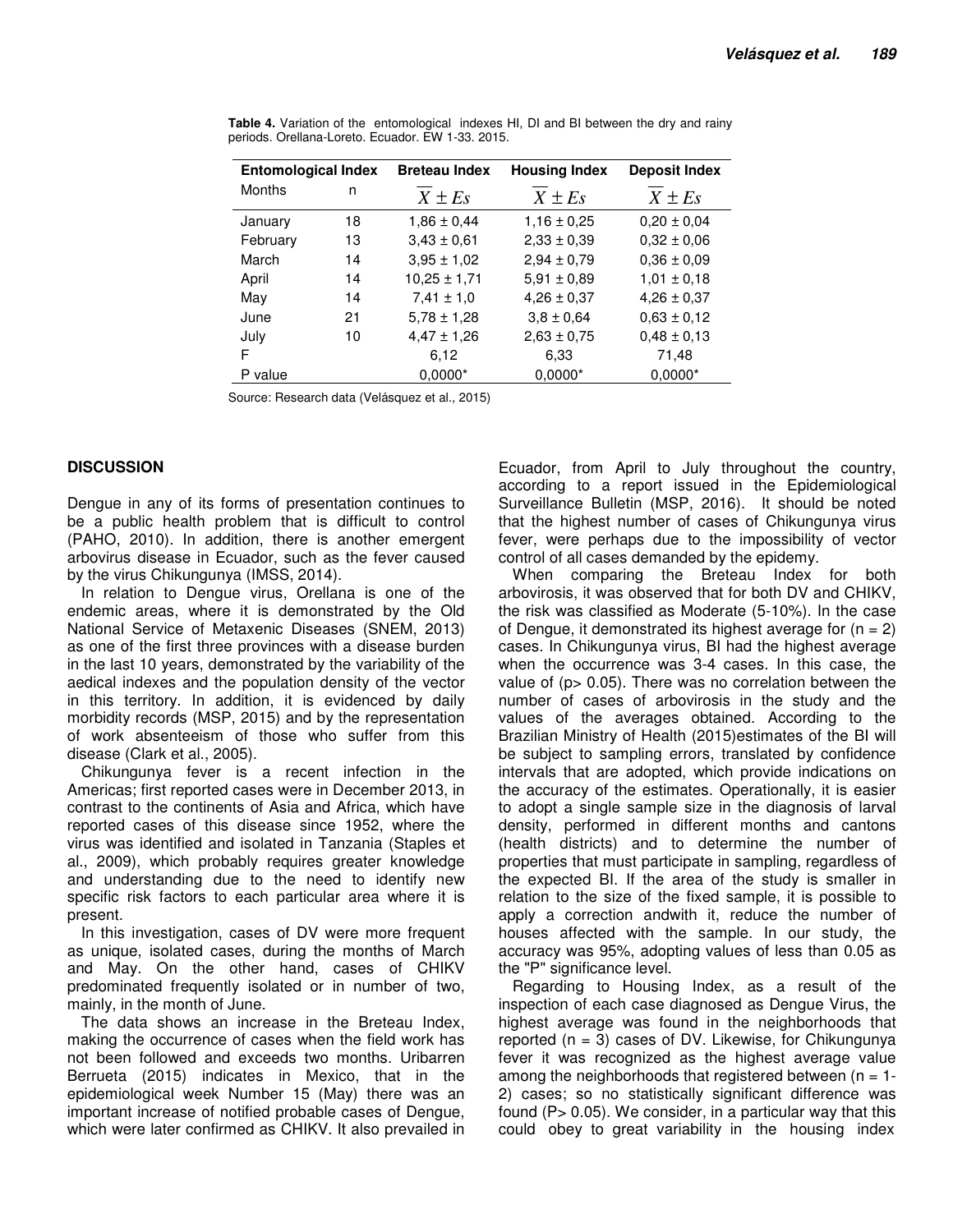between localities. In this research motivated to the particular characteristics of each zone in study, influenced by environmental factors in some, in others to the inadequate treatment of solid wastes, accumulation of junk (useless breeds) which facilitates the growth of vector, evidenced after inspection.

The Deposit Index registered the highest average among the districts that registered  $(n = 1)$  dengue cases; However, for CHIKV, it recorded the highest average among the localities that registered between  $(n = 3-4)$ cases, this difference being statistically significant (P <0.05). Such result could indicate that as lower the average deposit rate, with number of DV cases equal to 1, the greater the likelihood of CHIKV cases occurring. This observation is probably motivated by the lack of dissemination of preventive measures to combat vector breeding sites and the impossibility of timely vector control. Also, if CHIKV is circulating concomitantly with DV, due to the proximity between the zones, so the importance of timely measures of epidemiological surveillance, once we have information from the first case. Now, in those cases of CHIKV whose averages were higher for the ID, it would possibly be linked to the temporary permanence of viruses in the area, associated to several factors indistinct to those described by the vector or host (relative humidity of the environment, vegetation, temperature, age, immunity, among others)

We did not find an association between the three indexes (BI, HI, DI) obtained for the Province in general with the occurrence of Dengue and Chikungunya cases. Neither a correlation between the indexes obtained for each zone with the presence of cases in the same. This result coincides with Fernández and Iannacone (2005) who did not observe significant differences between the 11 areas studied for HI and BI when evaluating the Variations of three larval indexes of Ae.aegypti (L.) (Diptera: Culicidae) and their relationship with dengue cases in Yurimaguas, Peru. However, Méndez-Espinoza and Ramos Peña (2003) in a study aimed about the association of larval index of Ae.aegypti and dengue in the state of Nuevo León (Mexico) found that only in the municipality of Monterrey with 15 cases showed a statistically significant association between dengue cases and larval indexes.

On the other hand, in Orellana, more cases had been reported together with the proximity between the zones, facilitated by travel, communication, transport and mobility of people between them, could allowed to transmit the dynamics of the transmission but not the association between the indexes, since the areas examined were greater. However, different geographic levels are used to calculate the indexes in the studies, and the appropriated level for entomologic indexes is in itself an issue of debate (Llangari et al., 2016).Fernandez and Iannacone (2005) point out that the transmission and presence of cases can occur indistinctly in any of the

zones, even though the rates are low. Therefore, monitoring and control should not be focused only in those areas where epidemiological indicators are high. We agree with the author that areas with low HI rates will not necessarily have a lower incidence of cases.

When evaluating the three indexes, according to the months of the period evaluated, it was observed that the BI and the HI registered the highest average in the month of April. This period represents the winter stage of Ecuador (November-April) where vector control work intensifies; After that time of year, vector control activities are reduced, so only sporadic cases are inspected. In that investigation, the association of these indexes were statistically significant (P <0.05). Although it is difficult to establish comparisons between the time elapsed between the research presented and the results, Fernandez and Iannacone (2005) emphasize that the three indexes showed a tendency to decrease in the period (April 2000 to December 2000). This result does not coincide with the data obtained in the present investigation, could be due to the culmination of the rainy season in the territory, where an increase of the precipitations in that month was evidenced.

The Deposit Index, on the other hand, showed the highest average in the month of May and the lowest average in the month of January; Being this difference statistically significant (P <0.05). This result could indicate that the indexes were markedly influenced (averages) by the influence of the precipitations and temperature as expected. Stein et al. (2005) indicate precipitation as the main factor to determine the presence of the vector and the epidemiological risk of the disease with a correlation value of  $r = 0.57$  (p < 0.05), which agrees with the occurrence of infected persons.

We coincide to indicate that the correlation between the entomological indexes and the incidence of dengue cases is inconsistent, underestimated and poorly defined at certain times (Tun-Lin et al., 1996). At the present time, whether they are standardized in the country, the system of registration of the indexes under study could be obtained with a more precise information on the real practical usefulness in the Program of Control of vectors, allowing this to clarify and define the epidemiological scenario in a situation of epidemy and outbreaks.

## **ACKNOWLEDGMENTS**

The work team wishes to express its appreciation for the support received by the Ministry of Public Health of Ecuador, to the Epidemiology Division of the Zone 2 Health, Coordination in the Province of Orellana. To the Entomologist Gonzalo Shiguango, and to all technicians and field inspectors for the collaboration provided in the execution of this research project.